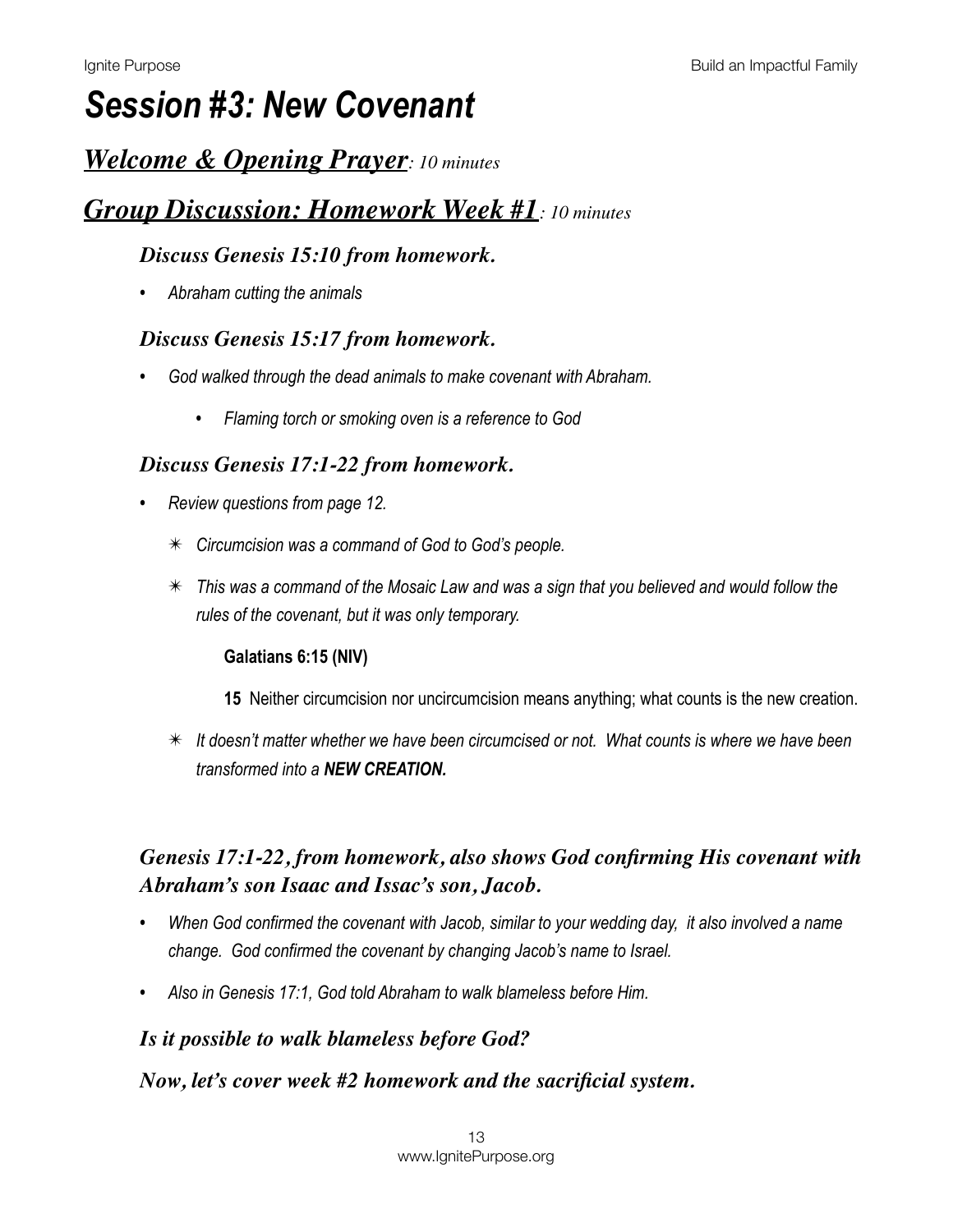### *Group Discussion: Homework Week #2: 10 minutes*

### *Discuss Exodus 24:1-18 from homework.*

- *• Moses is speaking of the sacrificial system that was rooted in the Ten Commandments.* 
	- ✴ *What did Moses build? What did Moses do with the blood and why?*
	- ✴ *How does this relate to the covenant God made with Abraham that you reviewed last week?*
- To best understand the sacrificial system, we must look at the events leading up to the **Ten** *Commandments and Passover:* 
	- ✴ *The Jewish people were in bondage for 430 years in Egypt.*
	- ✴ *God wanted to free them from slavery and bring them to the Promised Land.*
	- ✴ *He sent Moses.*
	- ✴ *Moses asked Pharaoh to "Let his people go!" Pharaoh said, "NO!"*
	- ✴ *God displayed His power by sending plagues.*
	- ✴ *God's final sign led to what we know as "Passover."*

### *Read Exodus 12:5 below:*

**5** The animals you choose must be year-old males without defect, and you may take them from the sheep or the goats.

### *What was Moses to get?*

*When was he to kill it?*

*What was he to do with the blood?*

### *What were they to do with the lamb?*

### *What was going to happen at night?*

- ✴ *The Israelites were overjoyed for their release, until they became anxious and sinned, by making a golden calf as an idol.* 
	- ✴ *Because of the "fall," we are prone to sin and ultimately need a Savior. We need a bigger power to help us overcome sin, which will lead us to FREEDOM! Remember, God desires to save us from slavery and deliver us into FREEDOM!*

### **Romans 6:18 (NIV)**

**18** You have been set free from sin and have become slaves to righteousness.

### **Galatians 5:1 (NIV) - Freedom in Christ**

**5** It is for freedom that Christ has set us free. Stand firm, then, and do not let yourselves be burdened again by a yoke of slavery.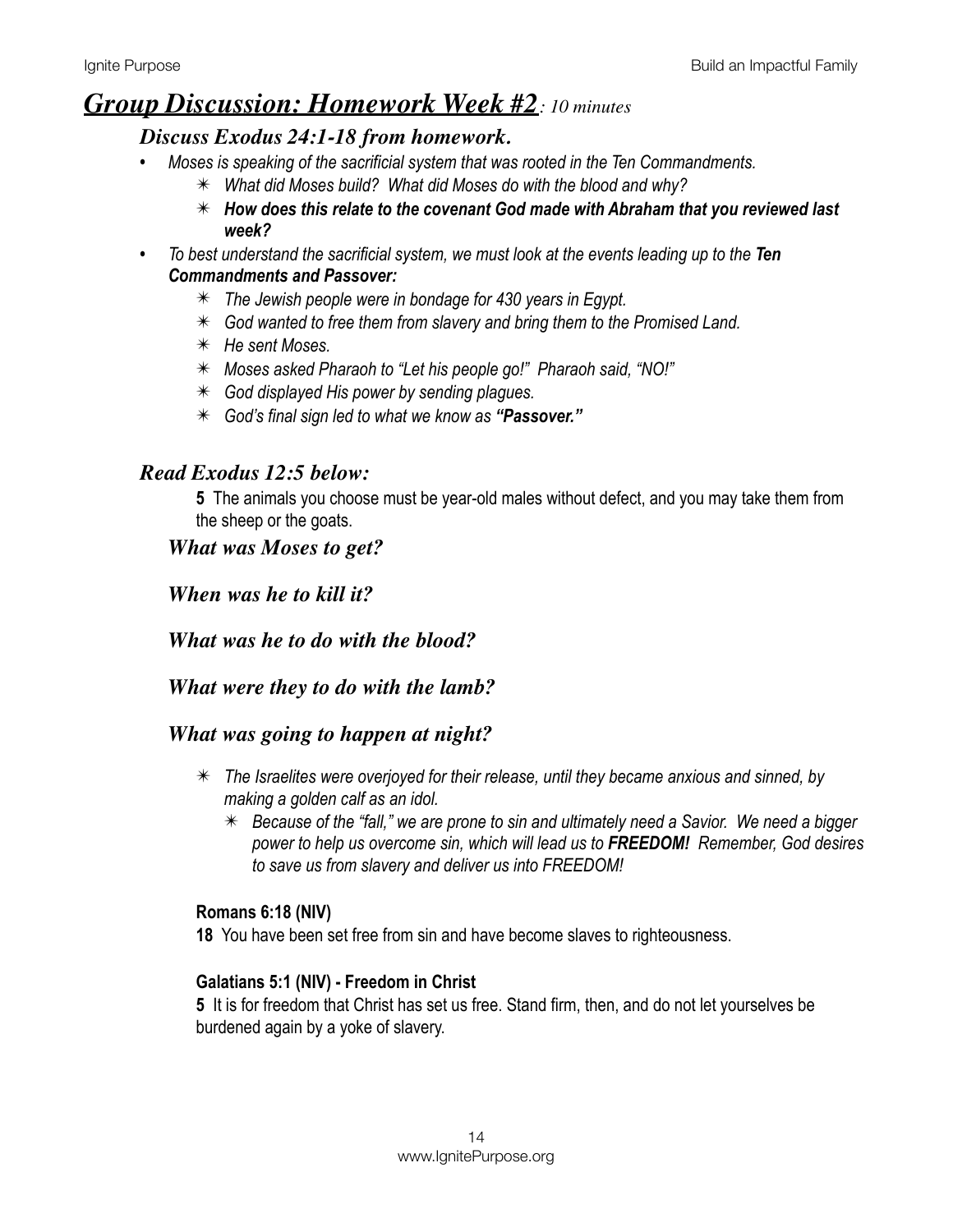## *Couple's Breakout: 10 minutes*

*In last week's homework, we began to see how Moses used the sacrificial system that God gave him after he gave the Ten Commandments, being used with the altar and the blood. It had to be set up to cover everyone's sins in the time of Moses.* 

*What intrigues you about this teaching about "blood covenant"?* 

*What confuses you?*

*In the sacrificial system, something had to be killed to cover the sin, then why don't we need to live under these type of covenants any longer?*

*Even though we no longer need to sacrifice animals, we still are asked to sacrifice our selfish desires for our marriage covenant.* 

*Are there sacrifices you need to make for your spouse to live out your marriage covenant?* 

*How has this teaching made you rethink your marriage covenant?*

### *Group Discussion: Tabernacle: 10 minutes*

*Review Tabernacle Image (see website).*

### **Hebrews 8:5 New International Version**

**5** They serve at a sanctuary that is a copy and shadow of what is in heaven. This is why Moses was warned when he was about to build the tabernacle: "See to it that you make everything according to the pattern shown you on the mountain."[\[a\]](https://www.biblegateway.com/passage/?search=Hebrews+8%3A5&version=NIV#fen-NIV-30098a)

## *Closing Prayer & Homework Review: 10 minutes*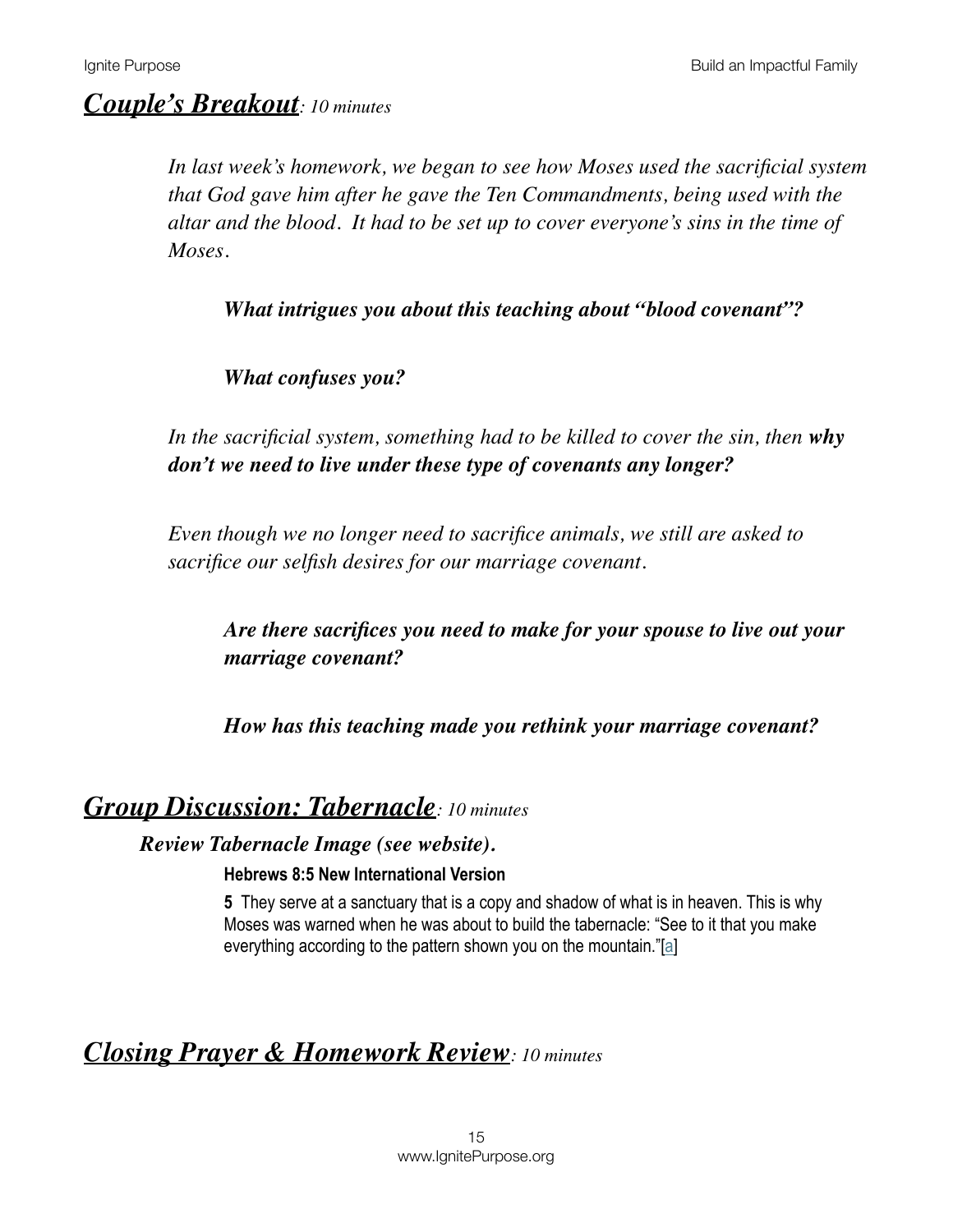## *HOMEWORK: The Tabernacle & Jesus*



www.IgnitePurpose.org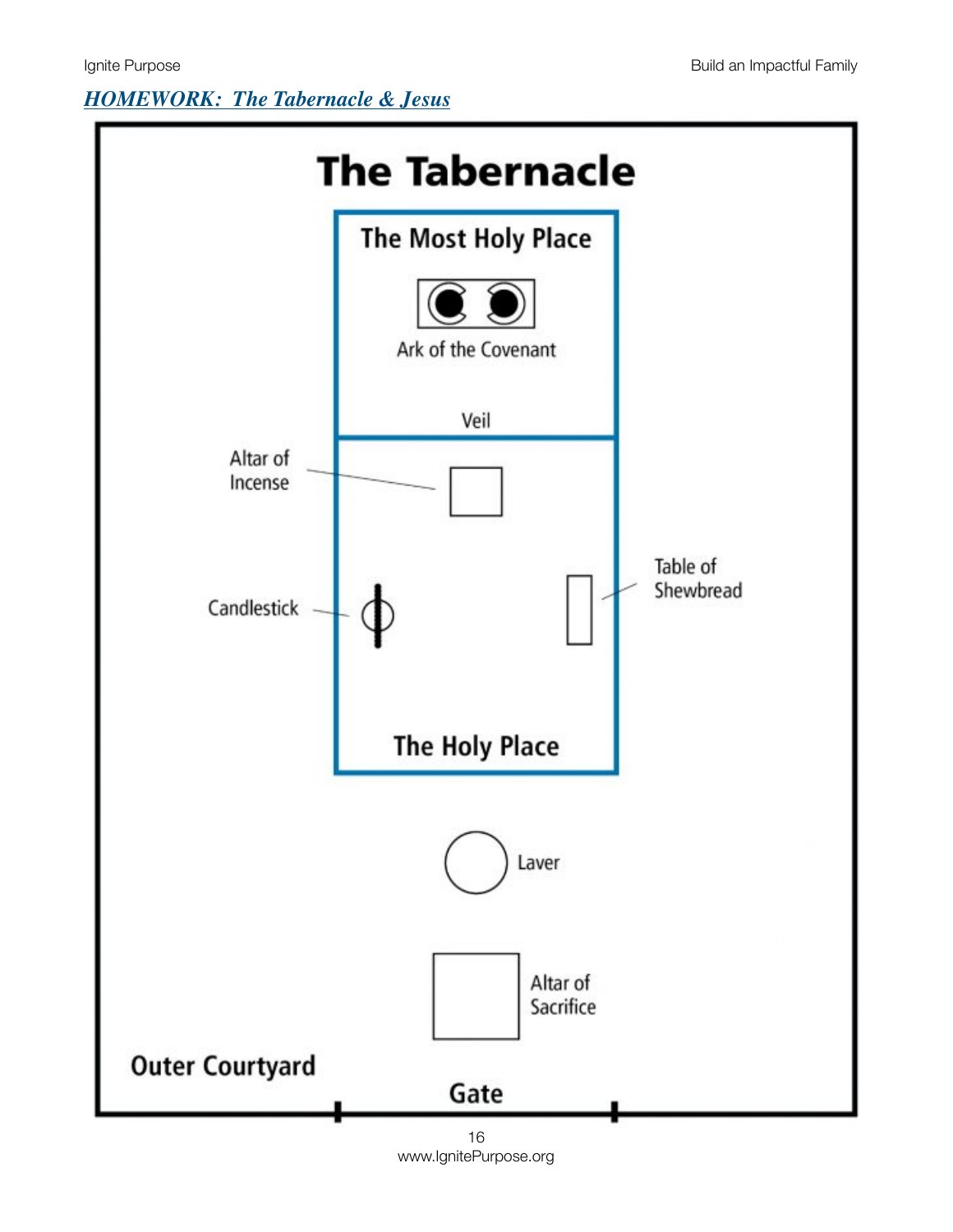# *With the Tabernacle diagram in front of you…*

**Begin to look up the passages and then write them out for yourself, to get them into your heart and mind.**  *This may seem overkill, but you WILL be blessed by the effort!* 

# *Outer Courtyard Walls*

**Enter in the East Gate / Door** 

- *• John 10:7-10*
- *• John 14:16*
- *• Hebrews 9:11-14*

# *Altar of Sacrifice*

- *• 1 Peter 1:19*
- *• Colossians 1:20 • Revelation 5:6*
- *• Isaiah 53:7*
- *• 1 Corinthians 5:7*
- *• John 1:29*
- *• Revelation 13:8*
- *• Isaiah 10:45*

### *Was Jesus spotless and without fault?*

- *• Mark 15:33*
- *• John 19:14*

### *Did He die at twilight at this passover as did the lamb with Moses?*

### *You know the story in Genesis 22:8.*

God asked Abraham to sacrifice his only son. God wanted to see who had first place in Abraham's heart, so he obediently put his son, Isaac, on the altar, but before taking his life, God stopped him and said that He would provide the lamb for the burnt offering. This is a foreshadowing for the coming of Jesus. God is faithful to complete what He begins.

### *Are YOU faithful to your covenant with God and your spouse?*

- *• John 3:16*
- *• Romans 5:8*
- *• Mark 10:45*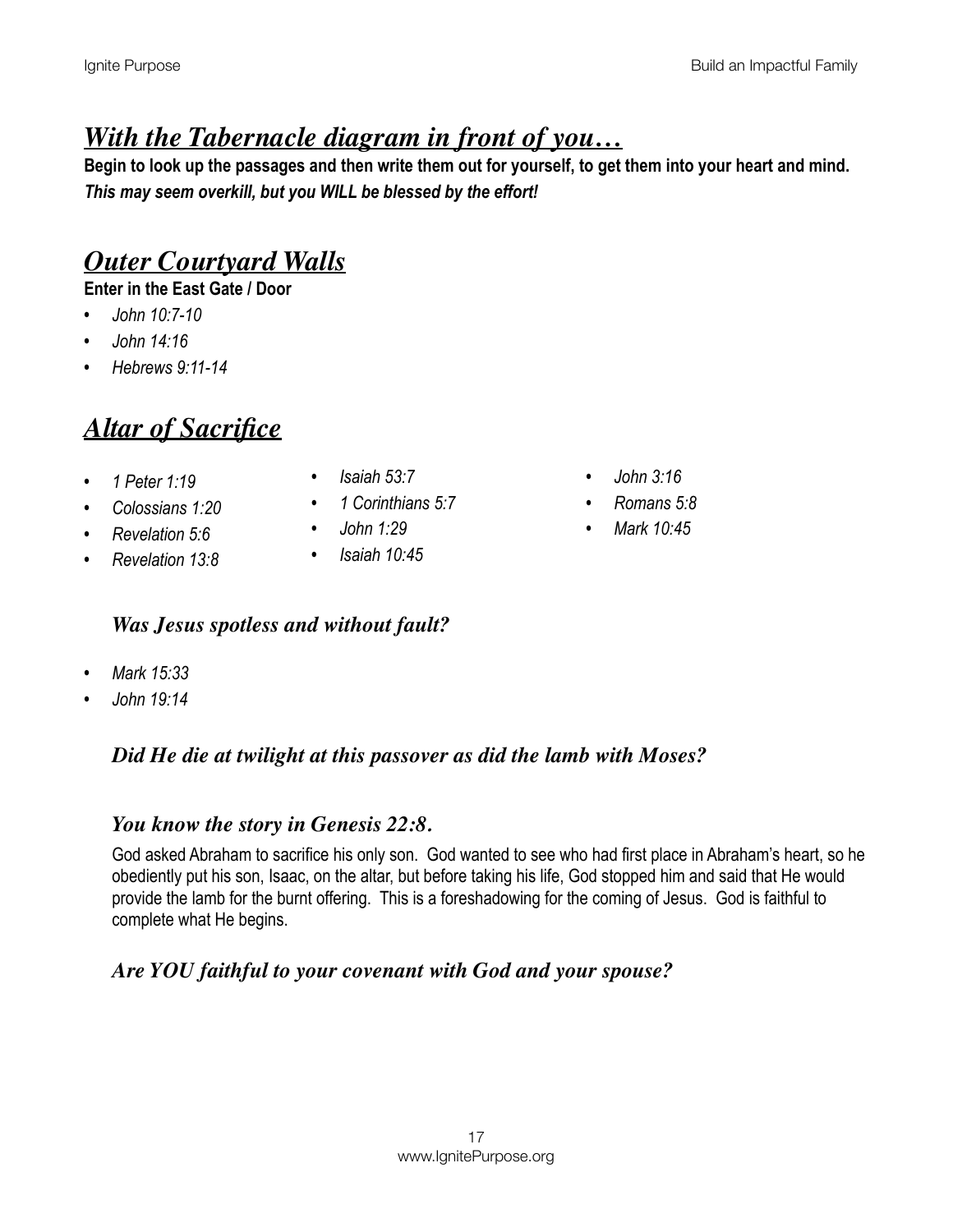## *Bronze Laver*

- *• Romans 6:3-6*
- *• Hebrews 10:22*
- - *• John 13:4-11 • Acts 22:16*
- *• Acts 2:38*

### *What does John 1:1 tell us Jesus is? This will help you understand these following verses:*

- *• Ephesians 5:26*
- *• James 1:22-25*
- *• Titus 3:5*

# *Table of Shewbread*

- *• John 6:3, 22-35*
- *• John 6:48-51*

### *There were also cups and pitchers on the Table of Shewbread.*

The priests were commanded to offer a drink offering to the Lord - *Wine from gold cups.* The priest would eat the bread and pour out the wine This is a picture of Jesus shedding blood poured out for us.

*• Luke 22:19-20* 

### *Candle Stick • John 8:12*

- *• John 9:5*
- *• John 1:4-9*

*• Luke 2:25-32*

# *Altar of Incense*

### **Jesus, our intercessor. Prayers of the saints.**

- *• Hebrews 9:24*
- *• Romans 8:34*
- *• 1 Thessalonians 5:17*
- *• Revelation 8:3-4*
- *• John 16:23-28*

*• Revelation 5:8 • Philippians 4:6* 

# *The Veil*

- *• Matthew 27:50-51*
- *• Mark 15:37-38*
- *• Luke 23:45-46*
- *• Hebrews 10:19-22*

### *The veil was torn in two.*

So now we could be ONE again with God. *Read Hebrews 4:13.* He sees us for who we really are (warts and all) and loves us just as He does His Son, Jesus Christ. This is called *"Agape Love!"*

*Do YOU feel God loves you fully? Why or why not? Do you love yourself as God loves you? Why or why not? Do you love your spouse this way? Explain. In what ways can we improve? As we have the power to come into God's presence, pray to God and ask Him for the help you need to love and be loved as He loves.* 

> 18 www.IgnitePurpose.org